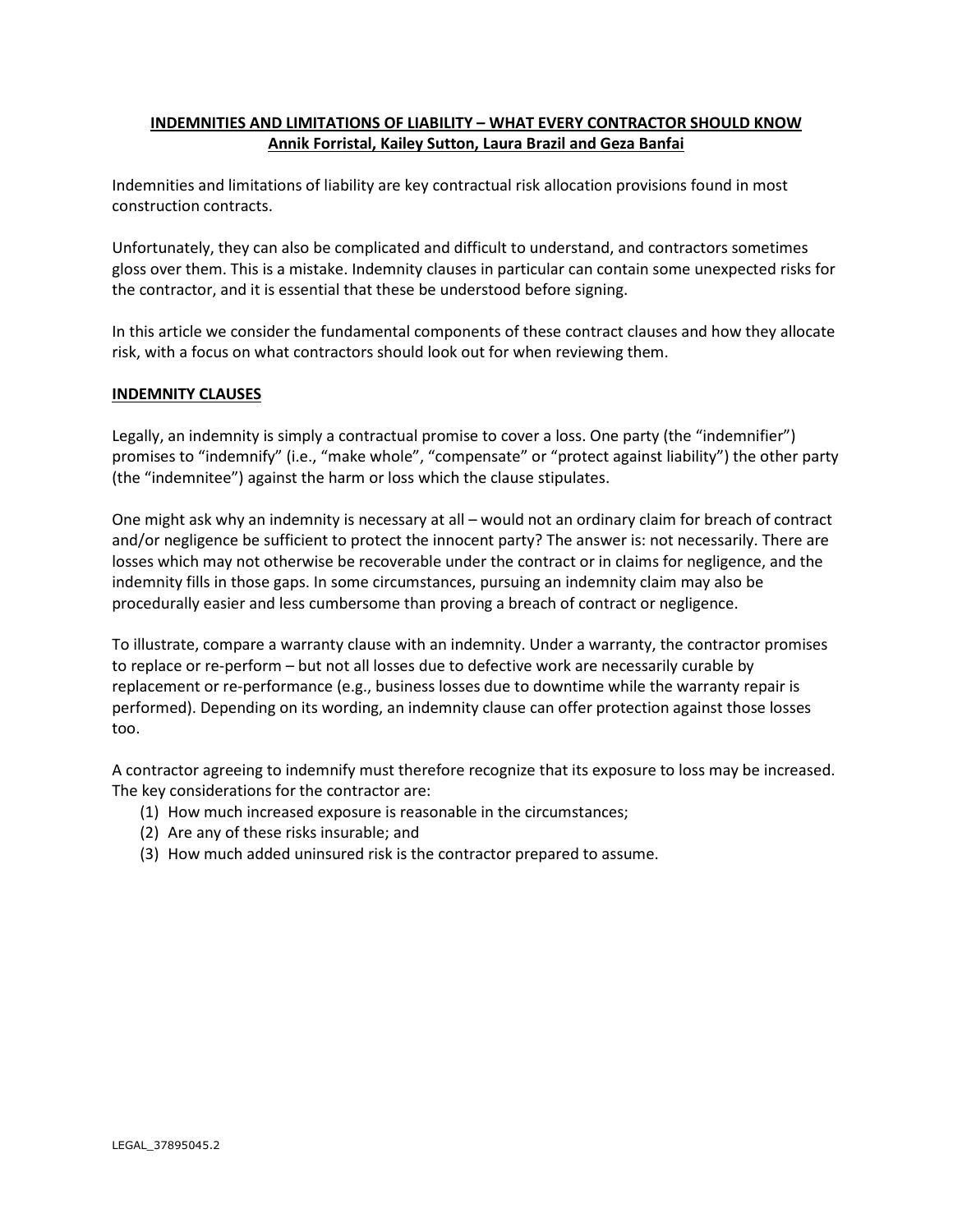The following is an example of the indemnity provision in the standard form CCDC 2 2020 – Stipulated Price Contract document:

13.1.1 Without restricting the parties' obligation to indemnify respecting toxic and hazardous substances, patent fees and defect in title claims all as described in paragraphs 13.1.4 and 13.1.5, the *Owner* and the *Contractor*  shall each indemnify and hold harmless the other from and against all claims, demands, losses, costs, damages, actions, suits, or proceedings whether in respect to losses suffered by them or in respect to claims by third parties that arise out of, or are attributable in any respect to their involvement as parties to this *Contract*, provided such claims are: .1 caused by: (1) the negligent acts or omissions of the party from whom indemnification is sought or anyone for whose negligent acts or omissions that party is liable, or (2) a failure of the party to the *Contract* from whom indemnification is sought to fulfill its terms or conditions; and .2 made by *Notice in Writing* within a period of 6 years from the *Ready-for-Takeover* date or within such shorter period as may be prescribed by any limitation statute of the Province or Territory of the *Place of the Work*.

The parties expressly waive the right to indemnity for claims other than those provided for in this *Contract*.

Generally speaking, an indemnity provision can be broken into three main parts: (1) who is providing the indemnity and who is benefitting from it, (2) what is covered by the indemnity, and (3) how is that indemnity triggered. When reviewing any indemnity clause it is useful to separately consider each of these three parts to understand how the clause allocates risk between the parties.

# **1. Who is providing the indemnity? Who is benefitting from it?**

In any indemnity clause the person providing the indemnity (the "indemni*fier)*") and the person(s) benefitting from the indemnity (the "indemni*tees*") should be clearly identified. For example, the CCDC 2 indemnity is mutual, with each party providing the other with an indemnity: **Indemnifier:** Contractor **Indemnitee:** Owner

**AND**

**Indemnifier:** Owner **Indemnitee:** Contractor

It is possible to vary this. For example, an indemnity can be one-sided, flowing only one way: **Indemnifier:** Contractor **Indemnitee:** Owner

An indemnity clause can also include additional benefitting parties (such as directors, officers, agents, affiliates, lenders, landlords and so on):



**Indemnifiers:** Contractor **Indemnitees:** Owner and its affiliates, directors, officers, employees and agents

The CCDC 2 indemnity is a mutual indemnity between the Contractor and the Owner – no other parties are indemnitees entitled to benefit from the protection against loss and liability. But, for example, when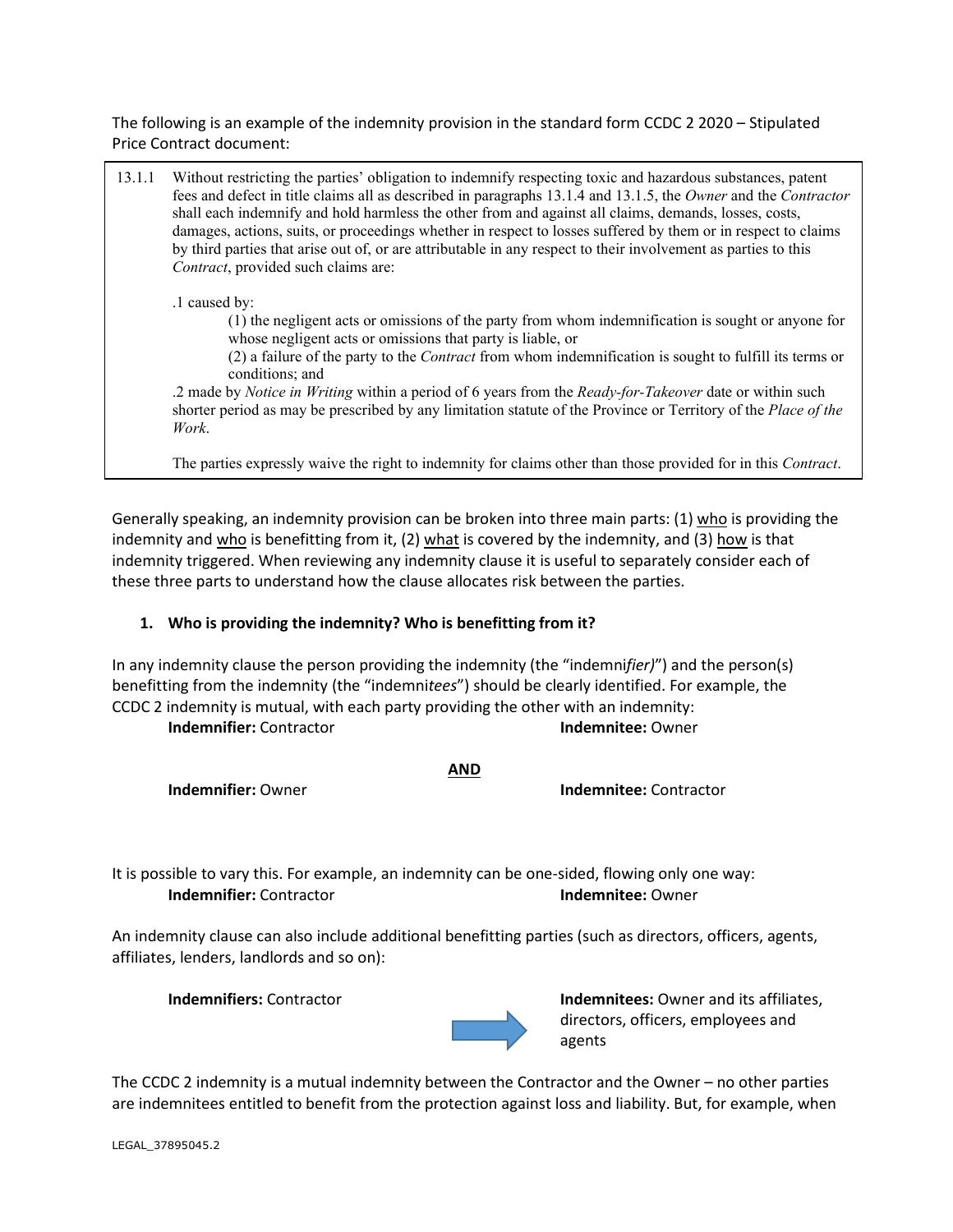the Owner is a tenant of the property, the landlord may also suffer losses if the Contractor is negligent, and the landlord's consent to the tenant improvement may be conditional upon appropriate protections for the landlord in that event. For this reason, such an Owner may require an amendment to the CCDC 2 indemnity through supplementary conditions to include its landlord as an indemnitee:

| <b>Indemnifier:</b> Contractor |     | <b>Indemnitee:</b> Owner and Landlord |
|--------------------------------|-----|---------------------------------------|
|                                | AND |                                       |
| <b>Indemnifier: Owner</b>      |     | <b>Indemnitee:</b> Contractor         |

It is necessary for the contractor to consider on a case-by-case basis whether anyone identified as an additional indemnitee is appropriate. Helpful questions to contemplate include: Do we know who this person is? What is the likelihood of this person suffering a loss? What level of control or involvement does this person have in the subject matter of the contract?

# **2. What does the indemnity cover?**

A prudent contractor should be acutely aware of what types of claims or losses are covered by the indemnity provision they are being asked to sign.

An indemnity can be – and many are – wide open and not limited in any way. They typically contain language like this:

*"The contractor shall indemnify the owner for any and all losses, of every nature and kind, whether in contract, tort or under any other legal theory…".*

The problem with an indemnity like this is that it puts the contractor at risk to cover an undefined and unquantified range of losses, many of which the contractor can neither anticipate nor manage. Even a relatively trivial failure to perform can expose the contractor to the loss of its entire profit on the contract, or worse.

As examples, indemnity clauses may expressly cover liability for legal fees and consequential damages, both of which are types of loss that can be substantial in quantum and escalate quickly. They may also require the contractor to "defend" and/or "protect" the indemnitee. This obligation to "defend" or "protect" can go further than simply indemnifying for losses, and require the contractor to provide a legal defense in any lawsuit in which the indemnitee is named, whether or not the contractor is at fault, and whether or not the lawsuit has any merit. Compounding the problem is that these legal defense costs may not be covered by policies of insurance.

These issues are closely related to how an indemnity is triggered and limitations of liability clauses, which are covered below.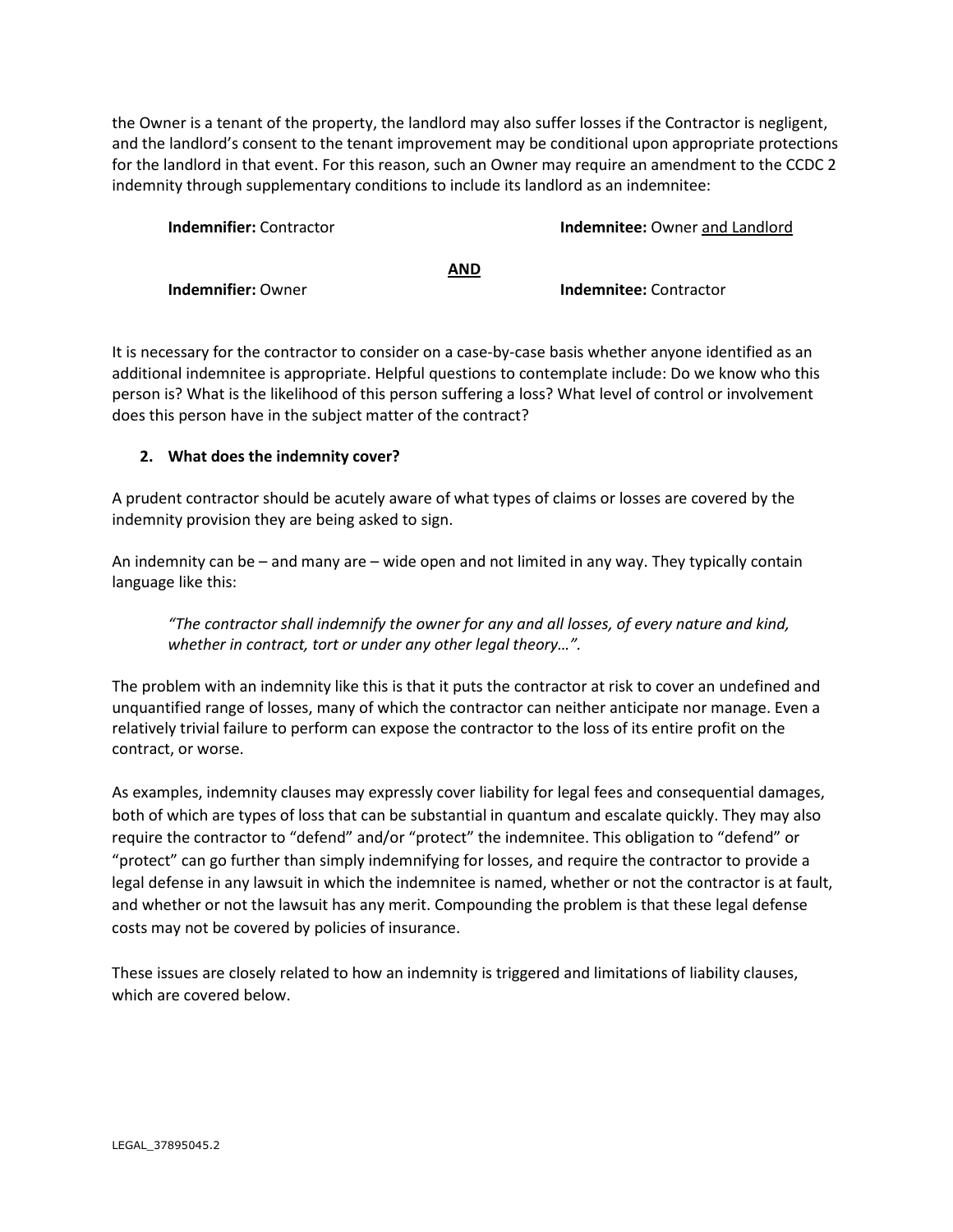## **3. How is the indemnity triggered?**

When reviewing any indemnity clause, it is also important to consider when the obligation to indemnify is triggered, i.e. what needs to happen for the indemnifier to be liable.

The most common triggers for liability under an indemnity are the indemnifier's negligence or breach of contract. This is the case under the CCDC 2 indemnity, and represents one industry standard. To recover under the indemnity, the indemnitee must show either negligence by the contractor or a breach by the contractor of some contractual obligation.

Some indemnity clauses, however, include triggers that are much broader, such as:

### *"any losses suffered due to performance of the work".*

Liability under such an indemnity can potentially be triggered solely by performance of the work, even if it was performed well and in accordance with the contract. Broad triggers like this can significantly increase the indemnifier's risk by exposing it to liability for losses that are less likely to be covered by its insurance and beyond what it would otherwise be responsible for at law.

When reviewing an indemnity clause, the contractor should therefore consider the content of the indemnity (what it covers and how it is triggered) to confirm that it is appropriate for the scope and project.

Questions to ask include:

- (1) What are the key risk factors in entering this agreement?
- (2) Is there anything out of the ordinary in terms of this project scope and risks involved, and has this been accounted for?
- (3) Is the risk allocation fair to both parties?
- (4) Is the other party indemnifying for everything it should?
- (5) Are there limits to these risks and are they appropriate?
- (6) To what extent would these losses be covered by insurance?

Contractors should also note that indemnities are not always found in the "indemnities" section of the contract – they may also be found embedded in other provisions. Examples include: confidentiality provisions, which often include an indemnity protecting against losses resulting from a breach of confidentiality; intellectual property provisions, which may include an indemnity providing protection against third party intellectual property claims; and hazardous materials and substances clauses, which again often include an indemnity compensating the innocent party for any losses resulting from such materials. The contractor should be careful to review the whole of the contract to get a full picture of the indemnity risk they are being asked to assume.

The contractor should also consider whether the duration of the obligation to indemnify is reasonable for the circumstances. Indemnity provisions can be subject to limitations in time, substance, and value. For example, the obligations to indemnify set out in the CCDC 2 indemnity are not perpetual – instead, the time limit prescribed by limitations legislation prevails, with an outside time limitation of 6 years. Similarly, contracts will often limit or cap the amount or type of losses for parties are liable. These limitations to indemnity provisions are addressed in the sections below.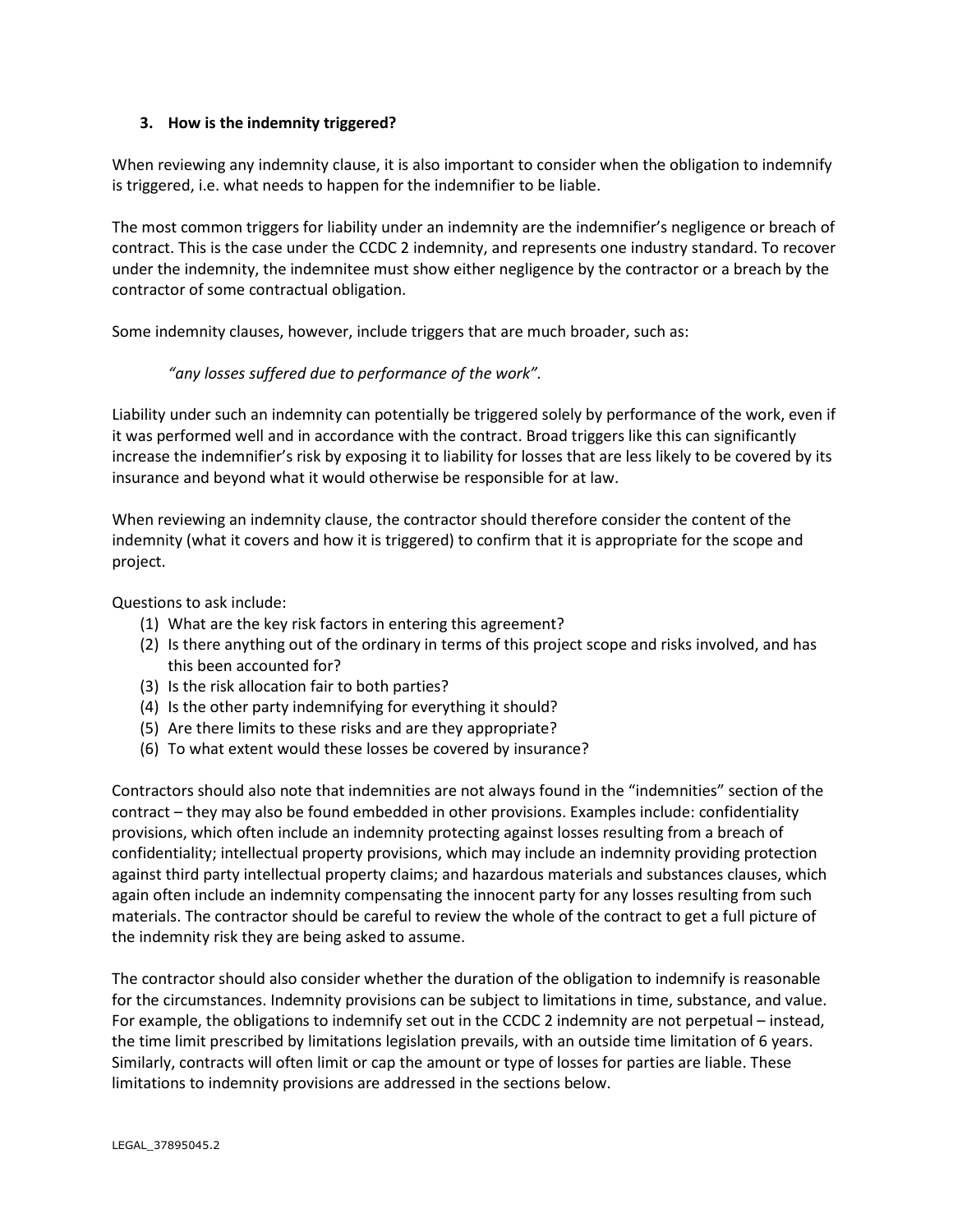### **LIMITATIONS OF LIABILITY**

## **What is a Limitation of Liability Clause?**

Limitation of liability clauses are a common tool permitting the parties to better manage their risk exposure, including exposure under indemnity clauses.

They come in various forms, and for example, may exclude altogether certain types of claims and/or limit the amount which can be recovered. They may be mutual, one-sided, or distinct for each party. Limitation of liability clauses often distinguish between losses covered by insurance and uninsured losses (treating each differently), as well as limiting the types of indemnified claims, and addressing separately claims of third parties. It is also not unusual for these clauses to limit recovery to direct damages only, and waive liability for indirect, special and consequential damages.

Ontario Courts will generally uphold and enforce limitations of liability clauses, especially in the commercial context, unless they are found to be truly unfair or unreasonable. Well-drafted limitations clauses will include clear and unambiguous language and should be prominently placed in the contract instead of buried amongst other provisions.

### **Why is it important?**

At law, there is no assumption that the financial risk or costs associated with a contract will be limited to the price of that contract. To put it starkly: absent any limitation of liability clause, the party's exposure to liability will be limited only by the other party's ability to prove responsibility for the loss under some legal theory, and by their ability to prove the quantum of that loss.

**Without clear language addressing liability for certain risks, it is possible that the contractor will be subject to excessive and disproportionate losses under the contract**. While certain types of claims may have natural thresholds and may therefore be more predictable (e.g., a claim for reimbursement of the costs of discharging a lien), other types of losses can be much more complex and quickly exceed the scale of risk envisioned by the parties (e.g., consequential damages and lost profits). Some of this exposure can be mitigated by insurance (e.g., liability for personal injury or property damage sustained by a third party), but where insurance is either not available or insufficient in amount, the results can be particularly disastrous for the responding party, including potential insolvency.

It is therefore strongly recommended that contractors carefully review draft contracts to identify the potential liabilities to which they are exposed, and seek to limit that exposure by either expressly excluding certain claims that are not appropriate or fair for the contractor to carry, or capping the amounts recoverable.

#### **What to look for:**

Any contract that has no limitation of liability clause, or a limitation clause that benefits only the other party, should be a **red flag** to the contractor. It is strongly recommended that in all cases the contractor seek to include an appropriate limitation clause that is clear and fair. Again, liability under a contract is not tied to the contract's value – a contractor can expose itself to significant liability just as easily under a \$1,000 contract as under a \$1M contract.

When reviewing a limitation of liability clause, parties should consider: